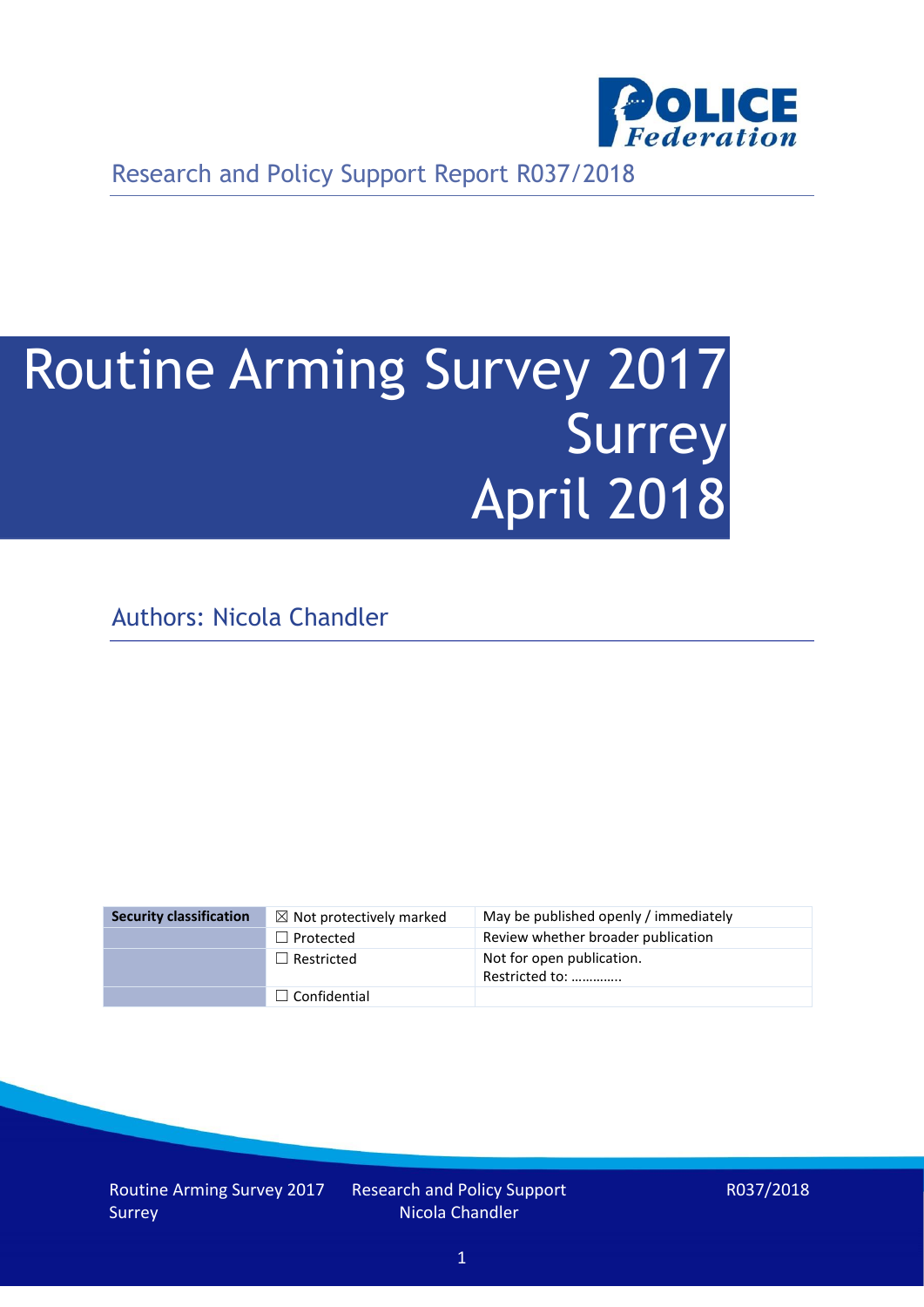## **INTRODUCTION**

This report provides a summary of responses to the PFEW routine arming survey received from respondents in Surrey.

The PFEW routine arming survey was open between 31st July and 1st September 2017. The survey asked respondents about their experiences and attitudes in the following areas:

- Satisfaction with their current access to armed support
- Views on routine arming
- Views on other protective measures and equipment
- The number of times respondents had felt their life had been threatened at work in the last two years

Where appropriate, details of average responses for the police service as a whole are also presented, differences between the national and local responses have not been tested statistically and therefore any differences reported are for guidance only and must be treated with caution.

#### **RESPONSE RATE AND RESPONDENTS**

503 responses were received from respondents in Surrey. This reflects a response rate of approximately 26%, based on Home Office figures from 2017. This compares to a national response rate of 27% of federated rank members.

The findings presented in this report have a margin of error of 4%. This margin of error has been calculated using the number of responses received from officers in Surrey compared to the number of officers in the force as a whole. A margin of error of 5% or less is generally considered to be within the normal bounds of academic rigor. If this threshold has not been met, the results from this report must be interpreted more cautiously.

78% of responses from Surrey were received from male officers and 22% of responses were from female officers. 73% of respondents were Constables, 20% were Sergeants and 7% were Inspectors or Chief Inspectors.

62% of respondents said that they were in a frontline role.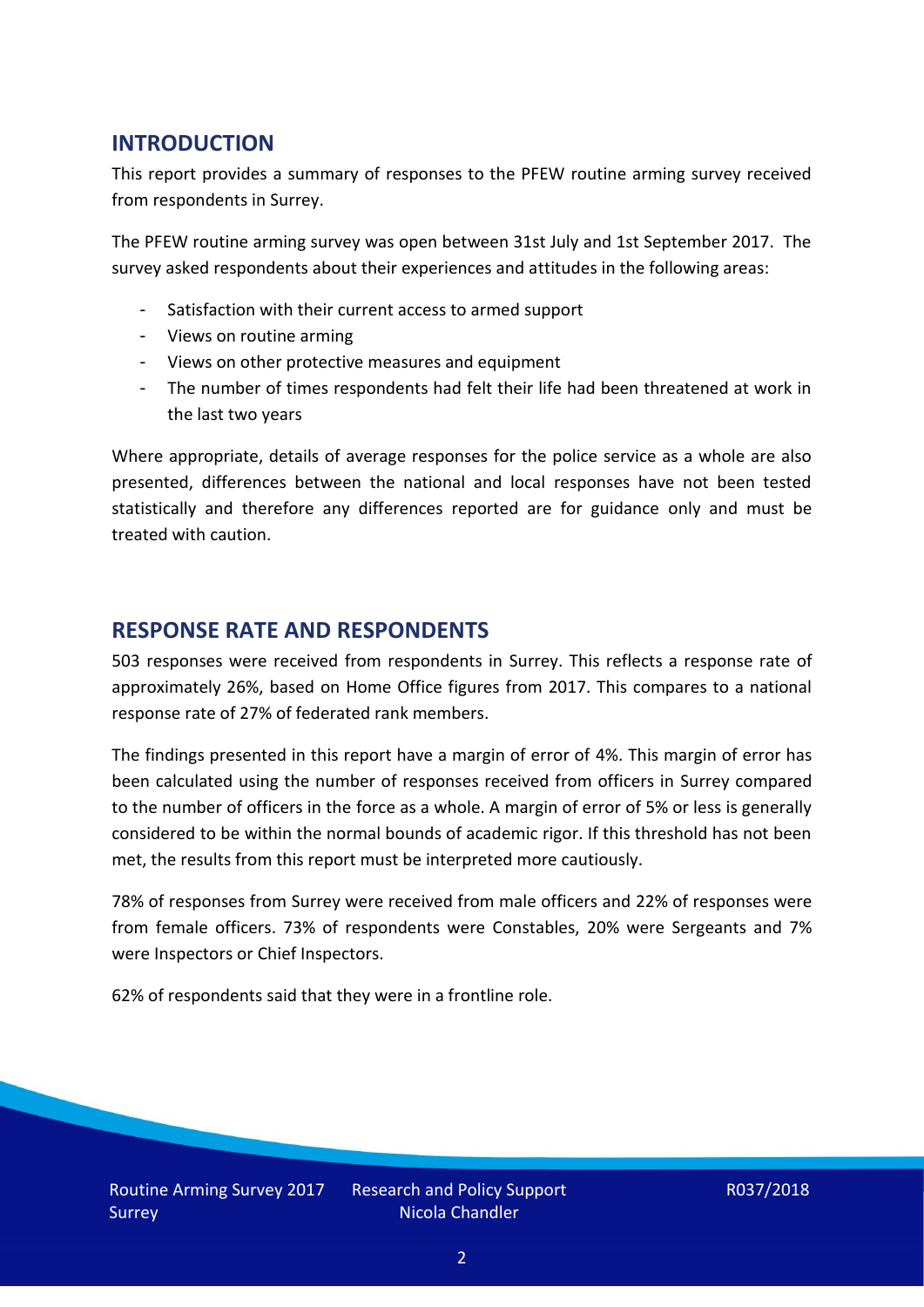# **SATISFACTION WITH CURRENT ARMED SUPPORT**

Of those respondents who had a view, 32% within Surrey said that they were either very or fairy satisfied that armed support would be readily available should they require it. In comparison, 68% were either not very or not at all satisfied that armed support would be available.

Nationally, 43% of respondents were either very or fairly satisfied that armed support would be readily available should they require it.

|                                                                                               | <b>Very satisfied</b> | <b>Fairly</b><br>satisfied | Not very<br>satisfied | Not at all<br>satisfied |
|-----------------------------------------------------------------------------------------------|-----------------------|----------------------------|-----------------------|-------------------------|
| How satisfied are you<br>that armed support is<br>readily available should<br>you require it? | 3%                    | 29%                        | 43%                   | 25%                     |

## **VIEWS ON ROUTINE ARMING**

40% of respondents within Surrey said that they were in favour of routine arming, insofar as they felt all officers should receive appropriate training and be armed at all times when on duty. This compares to 34% of respondents across England and Wales as a whole.

| All police officers<br>should receive<br>appropriate training<br>and be armed at all<br>times when on duty | All police officers<br>should receive<br>appropriate training<br>and firearms should<br>be issued to them as<br>and when necessary | <b>Firearms should not</b><br>be issued to all<br>police officers, but<br>more officers should<br>receive appropriate<br>training and be issue | The present number<br>of officers who are<br>specially trained to<br>carry firearms is<br>about right |  |
|------------------------------------------------------------------------------------------------------------|------------------------------------------------------------------------------------------------------------------------------------|------------------------------------------------------------------------------------------------------------------------------------------------|-------------------------------------------------------------------------------------------------------|--|
| 40%                                                                                                        | 14%                                                                                                                                | 40%                                                                                                                                            | 6%                                                                                                    |  |

64% of respondents within Surrey said that they would be prepared to be routinely armed whilst on duty. Nationally, this proportion was 55%. 7% of respondents within Surrey, said

Routine Arming Survey 2017 Surrey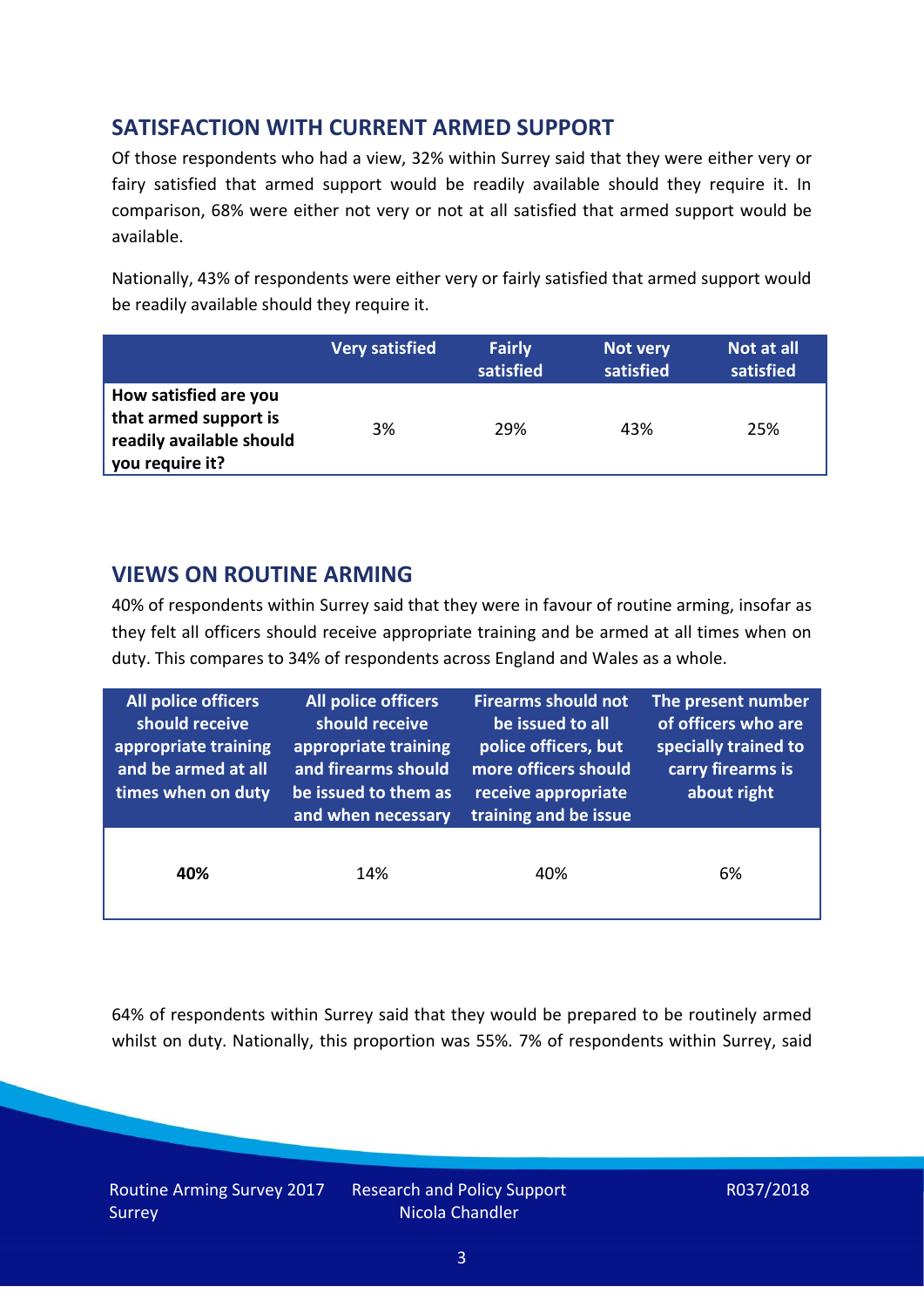that they would not carry a firearm whilst on duty under any circumstances, compared to 11% of respondents in England and Wales as a whole.

| I would be prepared<br>to carry a firearm at<br>all times on duty | I would be prepared<br>to carry a firearm<br>whilst on duty if<br>necessary | I would be prepared<br>to carry a firearm<br>whilst on duty if<br>ordered to do so | <b>Under no</b><br>circumstances would<br>I carry a firearm<br>whilst on duty |
|-------------------------------------------------------------------|-----------------------------------------------------------------------------|------------------------------------------------------------------------------------|-------------------------------------------------------------------------------|
| 64%                                                               | 20%                                                                         | 9%                                                                                 | 7%                                                                            |

## **VIEWS ON OTHER PROTECTIVE MEASURES AND EQUIPMENT**

7% of respondents in Surrey (for whom it is applicable to their role), said that they currently had access to double crewing at all times whilst on duty; 69%, said that they wanted access to double crewing at all times whilst on duty.

The proportion of respondents in Surrey who said that they have access to double crewing at all times on duty is lower than the national figure, where 11% of respondents have access to double crewing.

27% of respondents in Surrey (for whom it is applicable to their role), had access to Taser at all times whilst on duty; in comparison 84% said that they wanted to have access to Taser at all times whilst on duty.

The proportion of respondents in Surrey who have access to Taser at all times whilst on duty is higher than the proportion of respondents in England and Wales who had access to Taser at all time, which was 22%.

38% of respondents in Surrey (for whom it is applicable to their role), currently had access to Body Worn Video at all times whilst on duty; 85% wanted access to Body Worn Video at all times.

The proportion of respondents in Surrey who have access to Body Worn Video at all times whilst on duty is lower than in England and Wales as a whole; nationally 55% of respondents reported having access to Body Worn Video at all times whilst on duty.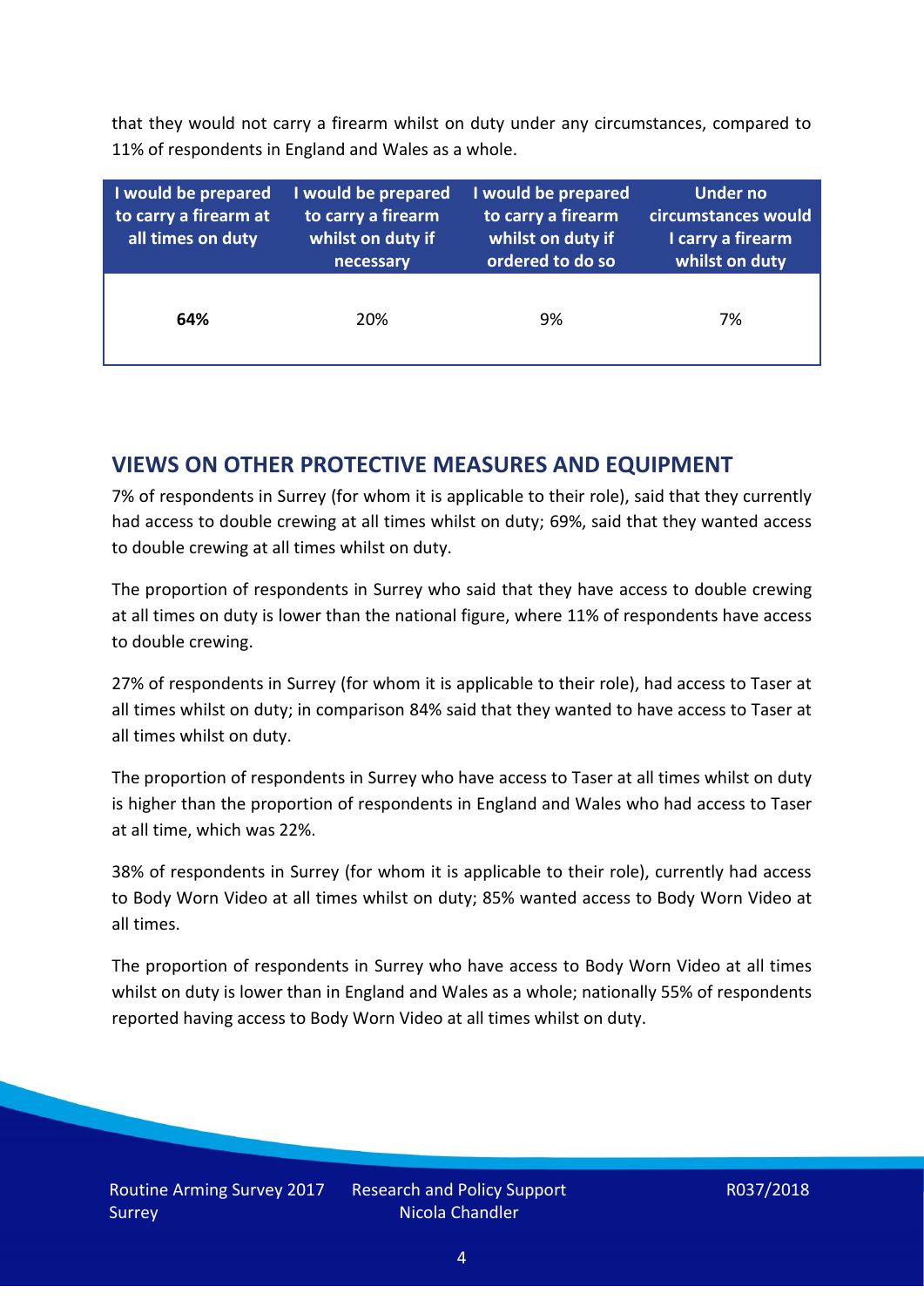| Officers regularly have access to (for<br>whom its applicable to their role): | <b>Double</b><br>crewing | <b>Body Worn</b><br><b>Video</b> | Taser |
|-------------------------------------------------------------------------------|--------------------------|----------------------------------|-------|
| <b>Never</b>                                                                  | 11%                      | 53%                              | 55%   |
| When deemed necessary by an officer<br>with appropriate authority             | 21%                      | 1%                               | 4%    |
| Upon my request whilst I am on duty                                           | 3%                       | 1%                               | 3%    |
| At all times whilst I am on duty                                              | 7%                       | 38%                              | 27%   |

#### **THREATS TO LIFE**

57% of respondents in Surrey said that they had felt that their life was in serious danger at least once in the last two years as a result of a threat by a member the public whilst on duty. This is higher than the 54% of respondents within England and Wales as a whole who felt that their life had been in serious danger in the last two years.

A more detailed breakdown of the number of times respondents in Surrey felt that their life had been in serious danger in the last two years is provided below.

|                                                                                                                                                                              | <b>None</b> | <b>One</b> | Two | <b>Three to</b><br>four | <b>Five to</b><br><b>six</b> | <b>Seven</b><br>or more |
|------------------------------------------------------------------------------------------------------------------------------------------------------------------------------|-------------|------------|-----|-------------------------|------------------------------|-------------------------|
| How many times in the<br>last two years have you<br>felt that your life was in<br>serious danger as a result<br>of a threat by a member<br>of the public, whilst on<br>duty? | 43%         | 17%        | 18% | 15%                     | 4%                           | 3%                      |